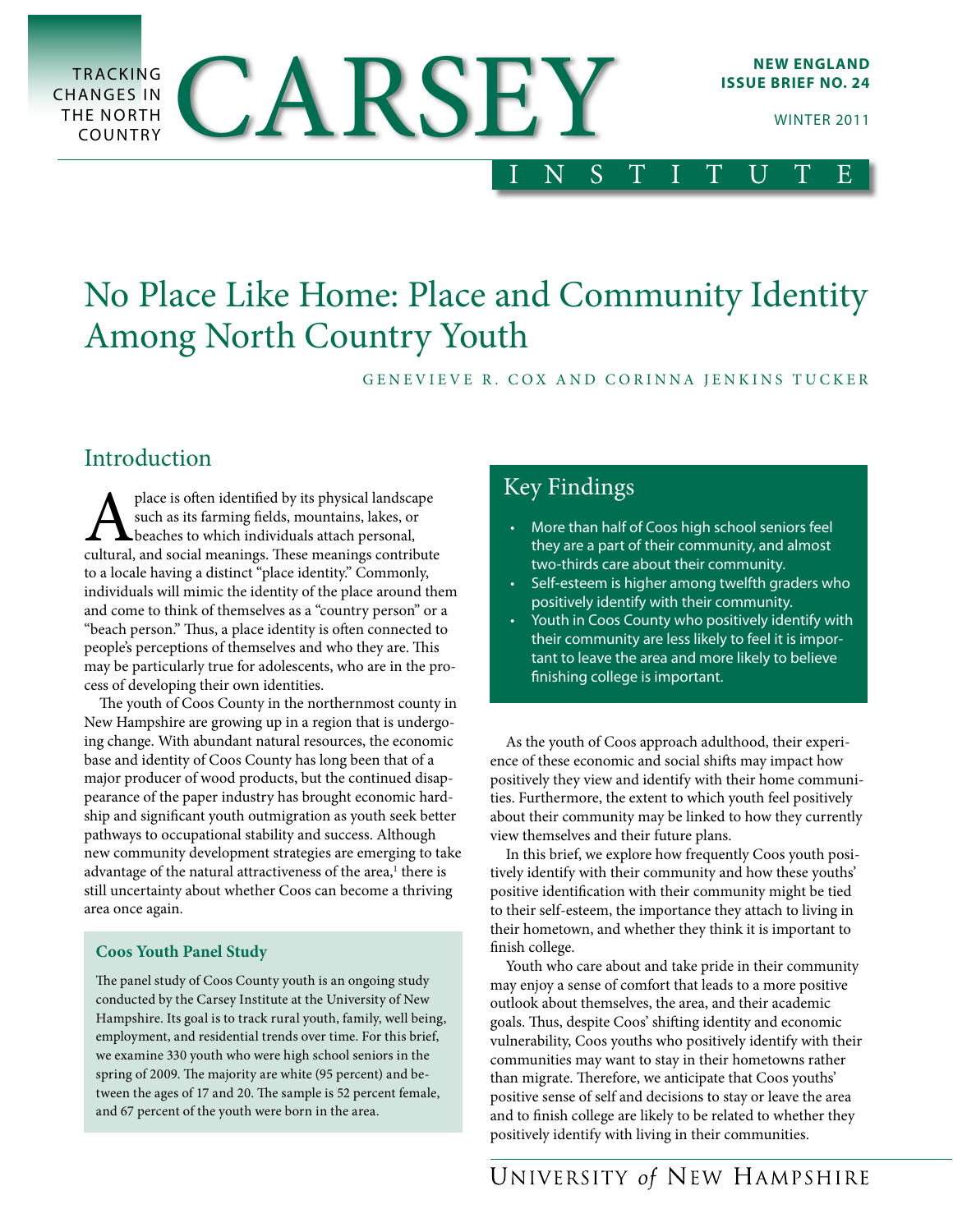### Youth Positive Community Identity

The experiences youth have in their community, such as participating in community events or social and athletic activities, influence how they view their community. Often, these experiences foster emotional ties to friends and community organizations and can lead individuals to "identify with" a place because of the positive feelings or sense of belonging they develop.<sup>2</sup> In the last year, 54 percent of Coos County high school seniors surveyed participated in community events.

Studies have shown that rural youth view their communities as inclusive and caring, and the youth in Coos County by and large share this positive view.<sup>3</sup> Almost 67 percent of high school seniors surveyed said they care about their community; 57 percent feel like part of their community; 59 percent said they are proud to present their community to people; and 57 percent agree they are happy to participate in community events.

### **FIGURE 1. POSITIVE COMMUNITY IDENTITY**



We combined these four variables to create a summary score to get an overall sense of how youth identify with their community. This "positive identity scale" ranges from 0 to 12, with higher scores indicating more positive identification with the community.<sup>4</sup> For ease of presentation, we grouped the youth into three categories. About 16 percent of the seniors were in the "low positive" community group (scores 0 to 3 on the scale), and about 42 percent fell within both the moderate (scores from 4 to 7) and high (scores from 8 to 12) groups. Then, we used these categories to assess the links between youths' positive identification with their community and their perceptions of themselves and their future residential and academic plans.

**Figure 2. Share of Students Scoring Low, Moderate, or High in Positive Community Identity**



### Community Identity and Self-Esteem

Our analysis of how youths' identification with their community is linked to their self-esteem revealed that youth with the highest positive community identify reported higher self-esteem than do those in the low or moderate positive community identity groups. (The self-esteem scale ranges from 0 to 3, with higher scores indicating higher self-esteem.5 )



#### **Figure 3. Self-Esteem and Positive Community IDENTITY**

### Youth Community Identity and Future Plans

Even within the context of local economic and social shifts in the North Country, youth with the highest positive identification with their community are less likely to rate leaving the area after high school as important to them and more likely to believe living in their hometown is important. Additionally, youth who report the highest level of positive community identity are more likely to rate finishing college as important.<sup>6</sup> These findings suggest that even though many youth are choosing to migrate, youths' positive view of their community could lead them to finish college and return to their home communities.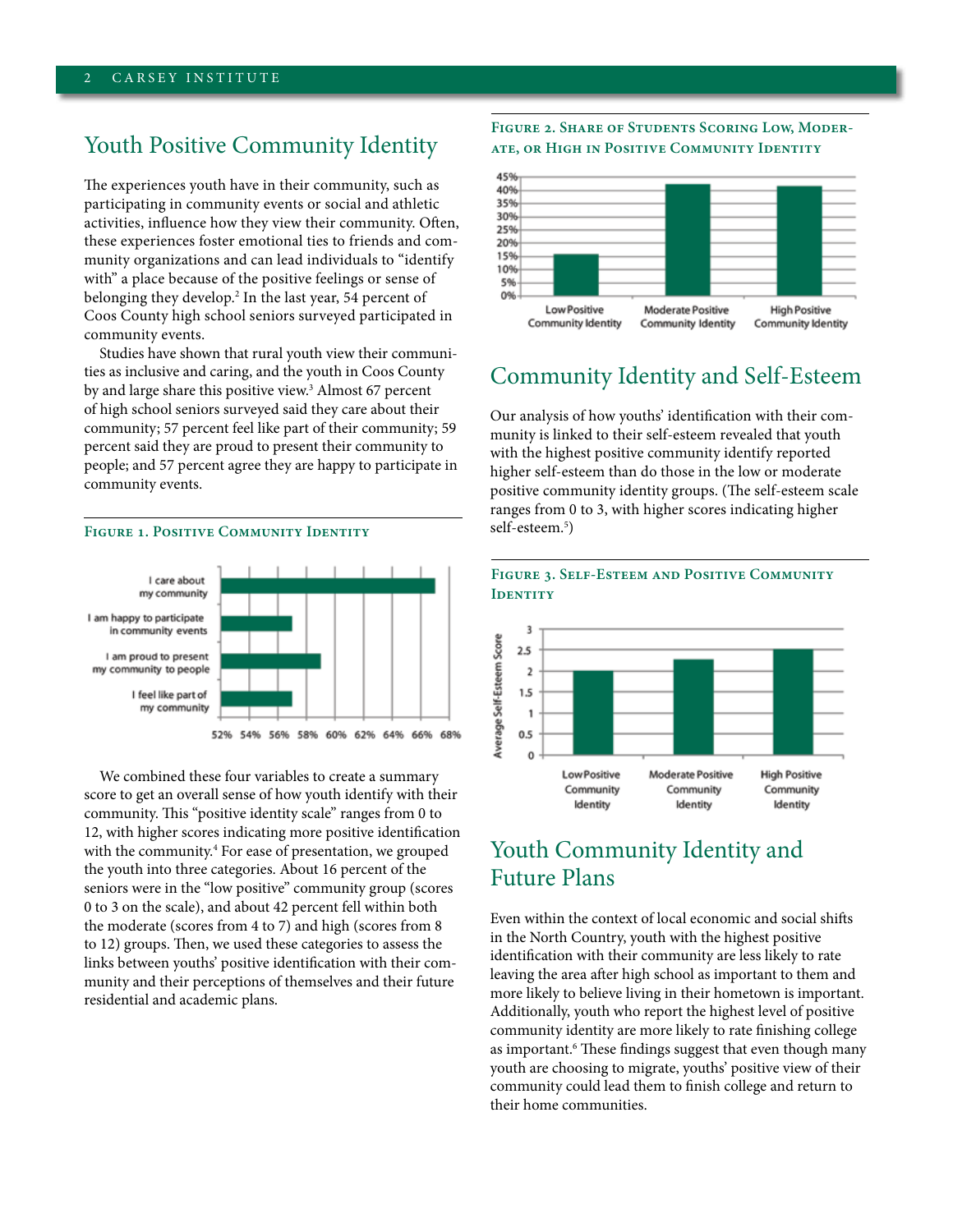### **Figure 4. Future Plans and Positive Community IDENTITY**



### Conclusion

Places can help create a sense of home, where people feel like they can really "be themselves" and where the questions of "Who am I?" can be partially answered.7 Place identity may be influential in how individuals think of themselves and their futures, particularly for youth in the process of forming an identity.

The high school seniors surveyed in the panel study of Coos County youth represent an interesting snapshot into early life transitions and community identification as they solidify their own personal identities and make plans about their future. Given the economic and social shifts currently underway in the North Country and the outmigration of youth in search of opportunities, a positive community identity may be especially important to keep youth in Coos.

The findings of this study show that there are links between rural youths' identification with their community, their self-esteem, and their future plans. Youth who identify more positively with a place have higher self-esteem, are more likely to want to live in the area they grow up in, and more likely to think finishing college is important.

A strong sense of place characterized by a positive community identity could lead more youth to successfully complete their academic goals and consequently invest in their home communities later in life, creating stronger communities in the North Country.

The transition between adolescence and adulthood is often a time when identification with place and community changes. For adults, attachment to community and place tends to increase with age, perhaps owing to less mobility and more time to form local ties.<sup>8</sup> Future work should explore the pattern of positive community identification during the transition to adulthood. Although our analysis cannot prove that a positive community identity causes higher self-esteem for youth, community identity and self-esteem are associated with one another. Community

programs or activities for youth that create social ties might help rural youth form a positive identification with the place they live in and consequently improve their self-esteem and the likelihood for staying or returning to their communities in later adulthood.

#### **ENDNOTES**

1. Chris Colocousis, "The State of Coos County: Local Perspectives on Community and Change," Issue Brief No. 7 (Durham, NH: Carsey Institute, University of New Hampshire, 2008).

2. Gillian Rose, "Place and Identity: A Sense of Place," *A Place in the World? Places, Cultures and Globalization*, edited by D. Massey and P. Jess (New York: Oxford University Press, 1995): 87–132.

3. Anthony Glendinning et al., "Rural Communities and Well-Being: A Good Place to Grow Up?" *Sociological Review,* 51 (2003): 129-156.

4. Seniors responded to the statements, "I feel like part of my community," "I am proud to present my community to people," "I am happy to participate in community events," and "I care about my community." The answers range from strongly disagree (0) to strongly agree (3). All answers were combined to form the "positive community identity scale" ranging from 0-12. A factor analysis with varimax rotation indicated one underlying factor for this scale. The alpha reliability coefficient was .89.

5. We used four items [adapted from Rosenberg's *Conceiving the Self* (1979)] to measure self-esteem: "I have a number of good qualities," "I am able to do things as well as most people," "I take a positive attitude about myself," and "On the whole, I am satisfied with myself." The scale ranged from 0 (strongly disagree) to 3 (strongly agree). Alpha was .82. A one-way ANOVA indicated significant differences in selfesteem across the three levels of positive community identity (*F* = 17.20, *df* 2/319, *p* < .001). The highest level of selfesteem was reported in the high positive community identity group ( $M = 2.53$ ,  $SD = .48$ ), followed by the moderate positive community identity group (*M* = 2.27, *SD* =.60) and the low positive community identity group (*M* = 2.01, *SD* =.70). However, a Barlett's chi-square (11.70,  $p < .01$ ) indicated that ANOVA's assumption of equal variance is violated. We therefore also ran a Kruskal-Wallis test, and the results (*p* < .001) indicated a significant difference in the median self-esteem scores across all levels of positive community identity.

6. One-way ANOVAs showed significant differences in high school seniors' rating of the importance of leaving the area ( $F = 4.24$ ,  $df \frac{2}{324}$ ,  $p = .02$ ), importance of living in the town they grew up in (*F*=12.38, *df* 2/324, *p*<.001), and importance of finishing college  $(F = 14.11, df2/324, p <$